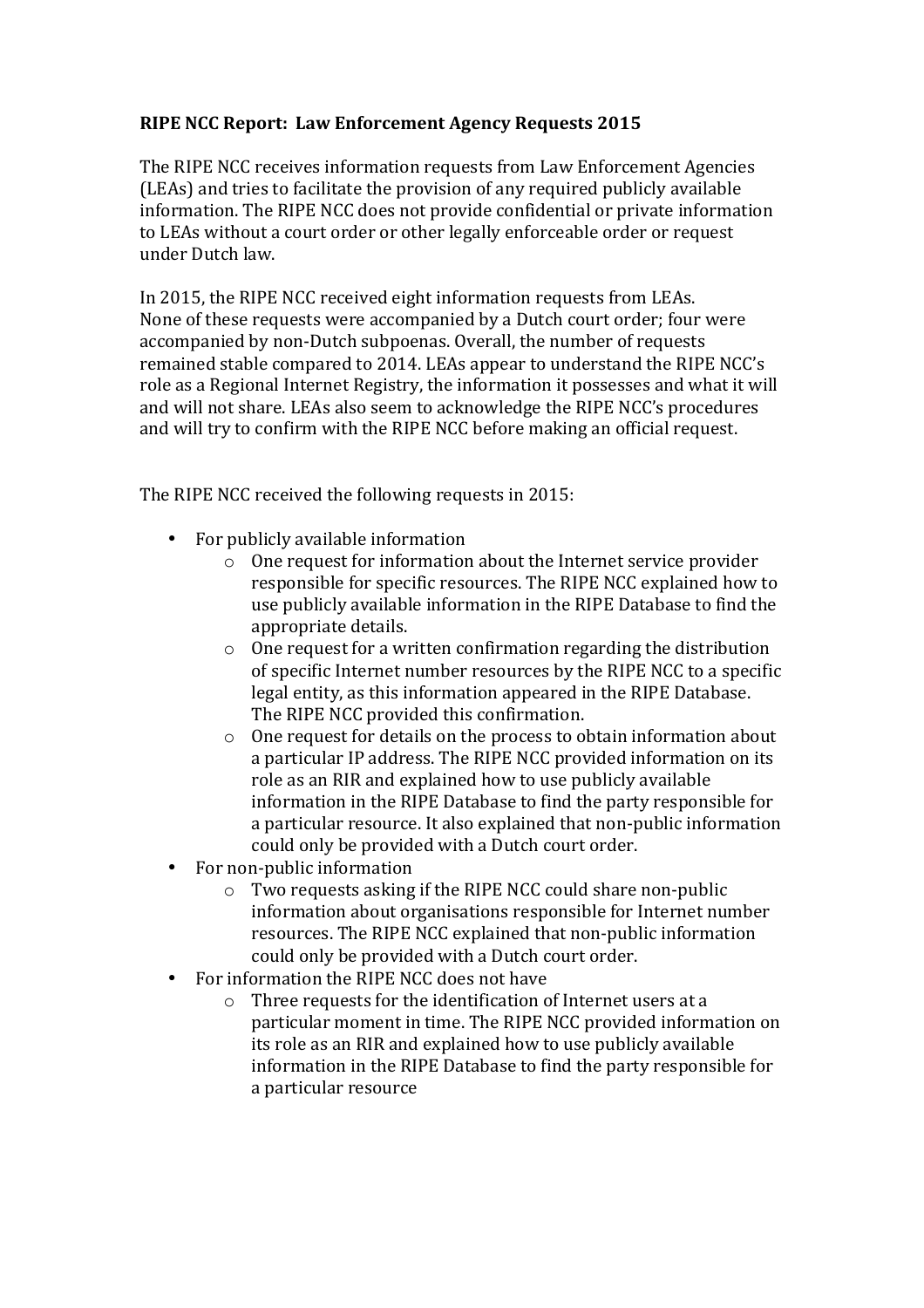

| <b>LEA Request</b> | 2015           | 2014     | 2013           | 2012           |
|--------------------|----------------|----------|----------------|----------------|
| For publicly       | 3              |          | 1              | 2              |
| available          |                |          |                |                |
| information        |                |          |                |                |
| On whether the     | $\overline{2}$ | 1        | $\overline{0}$ | $\theta$       |
| RIPE NCC can       |                |          |                |                |
| share non-         |                |          |                |                |
| public             |                |          |                |                |
| information        |                |          |                |                |
| For information    | 3              | 5        | 9              | 17             |
| the RIPE NCC       |                |          |                |                |
| does not have      |                |          |                |                |
| For information    | $\theta$       | $\Omega$ | $\mathbf{1}$   | $\overline{2}$ |
| not related to     |                |          |                |                |
| the RIPE NCC       |                |          |                |                |
| Total              | 8              | 7        | 11             | 21             |